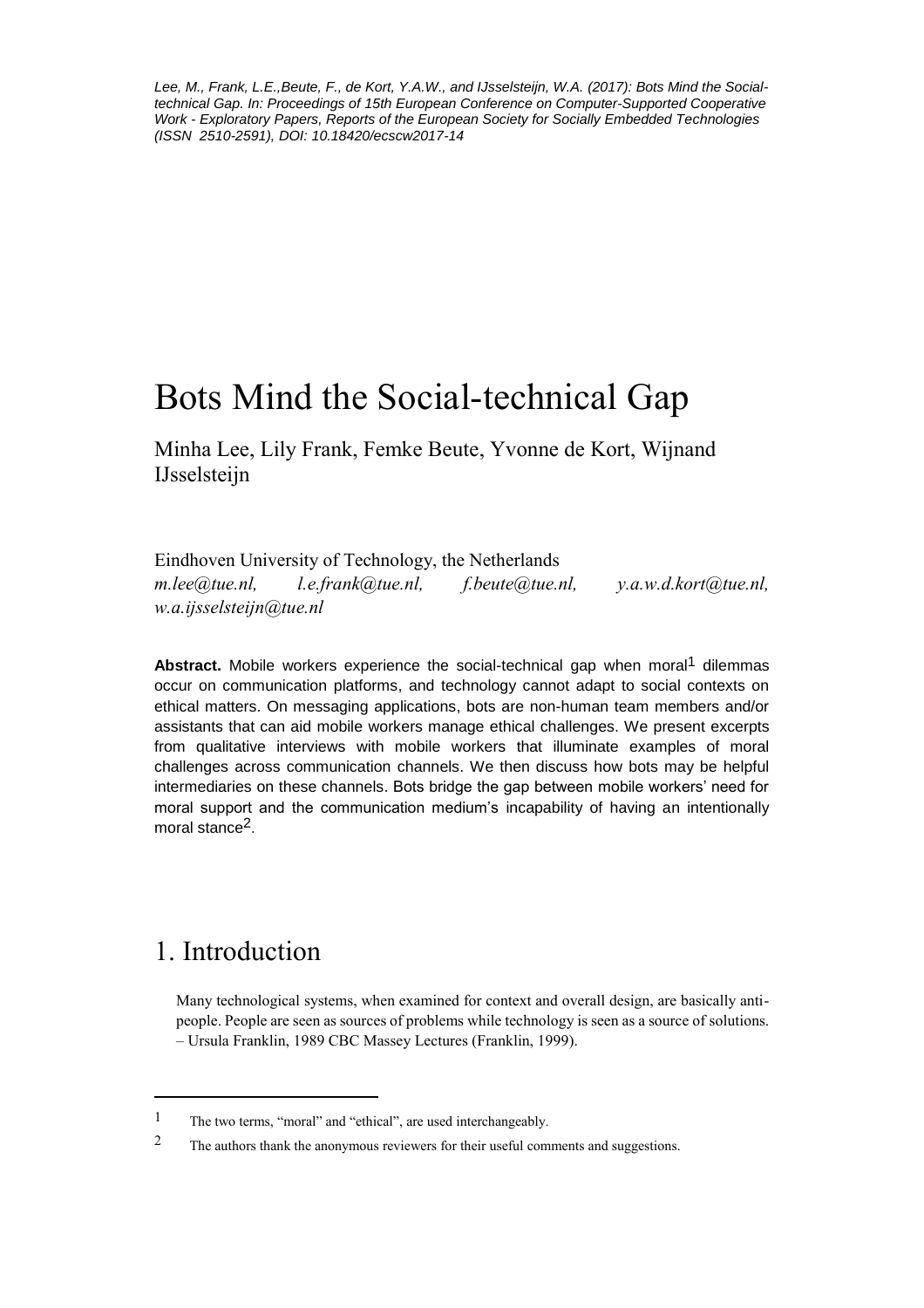Computer-Supported Cooperative Work (CSCW) and more generally, Human-Computer Interaction (HCI), grapple with the same problem that Franklin identified in the quote above, articulated in different ways. Notably, Ackerman (2000) shared that it is beyond our capabilities to build systems that account for nuances of our ever-changing social contexts, summing up this challenge as the *social-technical gap*. This gap is especially pronounced for entrepreneurial mobile workers since they experience dynamically changing work locations, roles, and schedules. They manage multiple organizational infrastructures as they build their own business(es) and/or work for other ventures, often simultaneously. Mobile workers, specifically entrepreneurs and freelancers experience ever-changing contexts, which may be demanding due to heightened uncertainty. The technological systems that support mobile workers cannot account for all contextual nuances of their social realities. For example, systems mobile workers are highly dependent on are messaging platforms to communicate with their team members and/or their co-working communities3.

A social-technical gap occurs when a communication platform that is assumed to facilitate cooperation hinders it instead. For instance, the most common form of workplace cyberbullying was found to be "not receiving responses to emails or text messages sent to supervisors/colleagues, followed by being withheld necessary work-related information" according to a Swedish study with 3,371 survey respondents (Forsell, 2016, p. 457). The ease of passively ignoring each other through a communication medium may have adverse effects on workplace morale. Technology mediates morally pertinent interactions at work, like cyberbullying. How these interactions occur and how they impact individual well-being deserve a thorough investigation via qualitative research (Forsell, 2016). Thus, we attempt to discern technology's impact on ethical norms of cooperative work based on interviews with mobile workers.

We discuss preliminary findings from interview results to show that communication platforms, specifically Slack4 and WhatsApp5, are used to create and negotiate moral boundaries for mobile workers' co-working communities. We supplement examples from interviews with explorations on how chatbots<sup>6</sup> on communication platforms could help mobile workers manage moral issues. While chatbots may not close the social-technical gap, they may be *mindful* of the gap between mobile workers' moral challenges and how those challenges are expressed on communication channels. Bots are useful, albeit imperfect. They are less "antipeople" intermediaries that take part in digital messaging.

<sup>3</sup> We recognize the limitations of relying on only two interview excerpts. But as this is an exploratory paper, we take these excerpts to be sufficiently suggestive of the relevant phenomenon.

<sup>4</sup> https://slack.com

<sup>5</sup> https://www.whatsapp.com/

<sup>6</sup> "Bots" and "chatbots" are used interchangeably.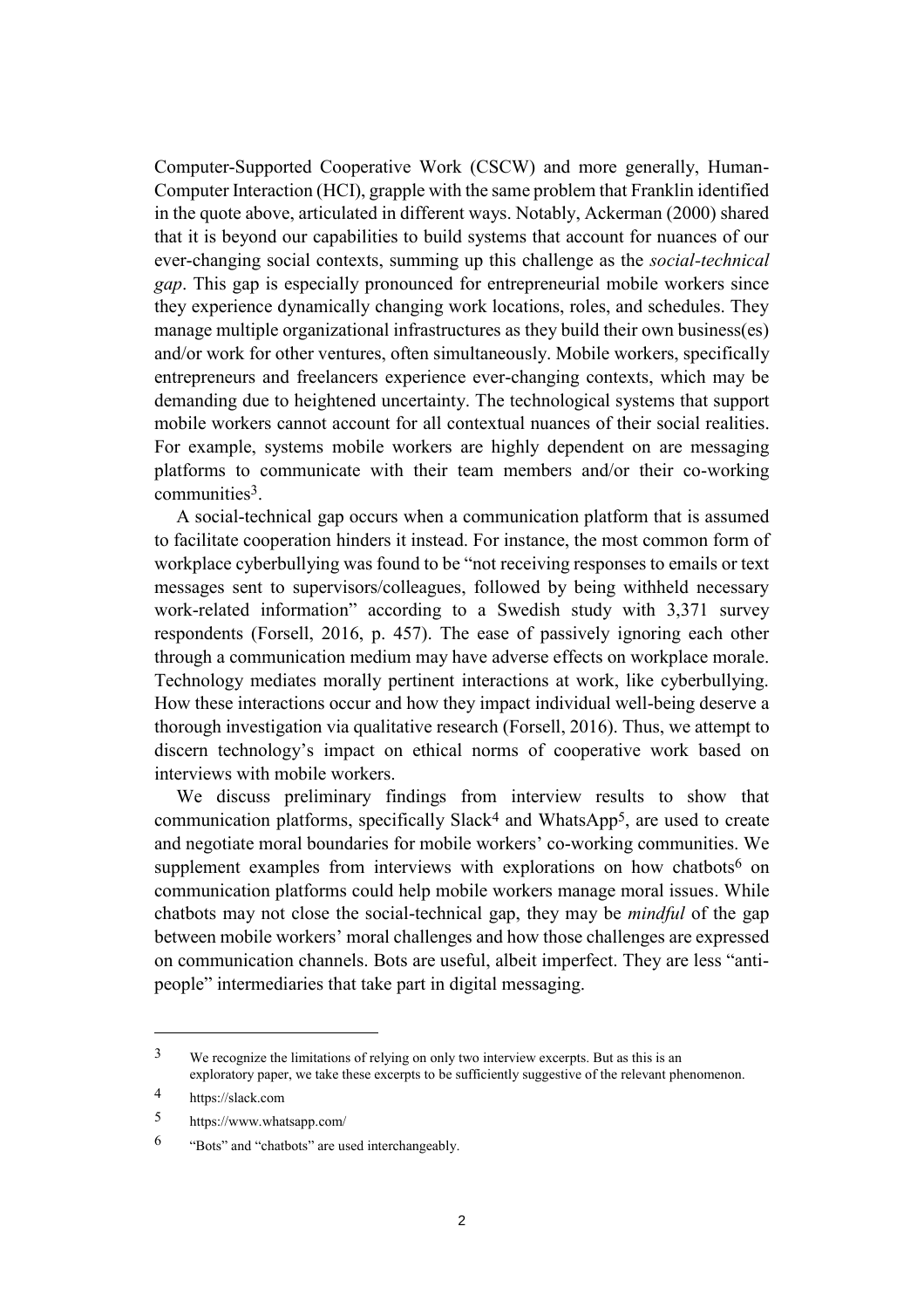This article proceeds as follows. First we introduce the population of mobile workers and present illustrative examples from interviews on moral issues at work, which is a part of an in-progress interview analysis. Specific instances show how mobile workers draw moral boundaries digitally to shape their work communities. Then we introduce the social-technical gap, as a framework to help understand the challenges mobile workers are facing. What follows is a description of the development of chatbots, what they are and can do. The implications of previous sections are put together to posit that chatbots may help mobile workers. Lastly, the article closes with future works and a conclusion.

#### 2. Mobile workforce

 $\overline{a}$ 

There are a burgeoning number of mobile workers and organizations that operate virtually (Koehne et al., 2012; Staples, 2001). The first wave of mobile work started in the 1980's with the rise of personal computers and email, used by virtual freelancers who completed projects on their own time for employers (Johns and Gratton, 2013). In the second wave, large organizations also experimented with virtual work with their own employees, as cloud and mobile technology advanced significantly (Johns and Gratton, 2013). We are currently in the third wave, with various options for working anywhere and anytime. Thus work arrangements are flexible. But in the third wave, mobile workers are reclaiming the lost collective mentality through co-working spaces that offer a sense of belonging<sup>7</sup> (Johns and Gratton, 2013). Many mobile workers seek to belong to a community while pursuing independent businesses. Moreover, both collective and individual interests are important for igniting entrepreneurial activities (Van de Ven et al., 2007).

Co-working spaces are presently multiplying globally and a community-minded structure is essential (Weijs-Perrée et al., 2016). For example, interviewed mobile workers have access to thematic workshops for networking, pitching, legal help, and/or activities like yoga or bike trips, based on their membership. They offer equipment like large scale 3D printers for industrial fabrication, or sectioned off areas like team spaces or a woodworking shop, and/or attractive meeting rooms for when members bring in clients. Co-working spaces allow mobile workers to organize themselves around shared interests and purpose (Johns and Gratton, 2013). The sense of purpose is especially important for millennials who seek work that gives them meaning and companies that prioritize greater care for employee welfare (Wortham, 2016).

<sup>7</sup> Durkheim's (2014) distinction between mechanical (homogenous, pre-industrialization) and organic (heterogeneous roles, interdependence via hyper-specialization) solidarity take on a new significance as mobile workers unite through co-working spaces. They offer specialized skills to each other, yet they are generalists when starting their own ventures. Individualism is nurtured within a chosen co-working space and kinship is purpose driven.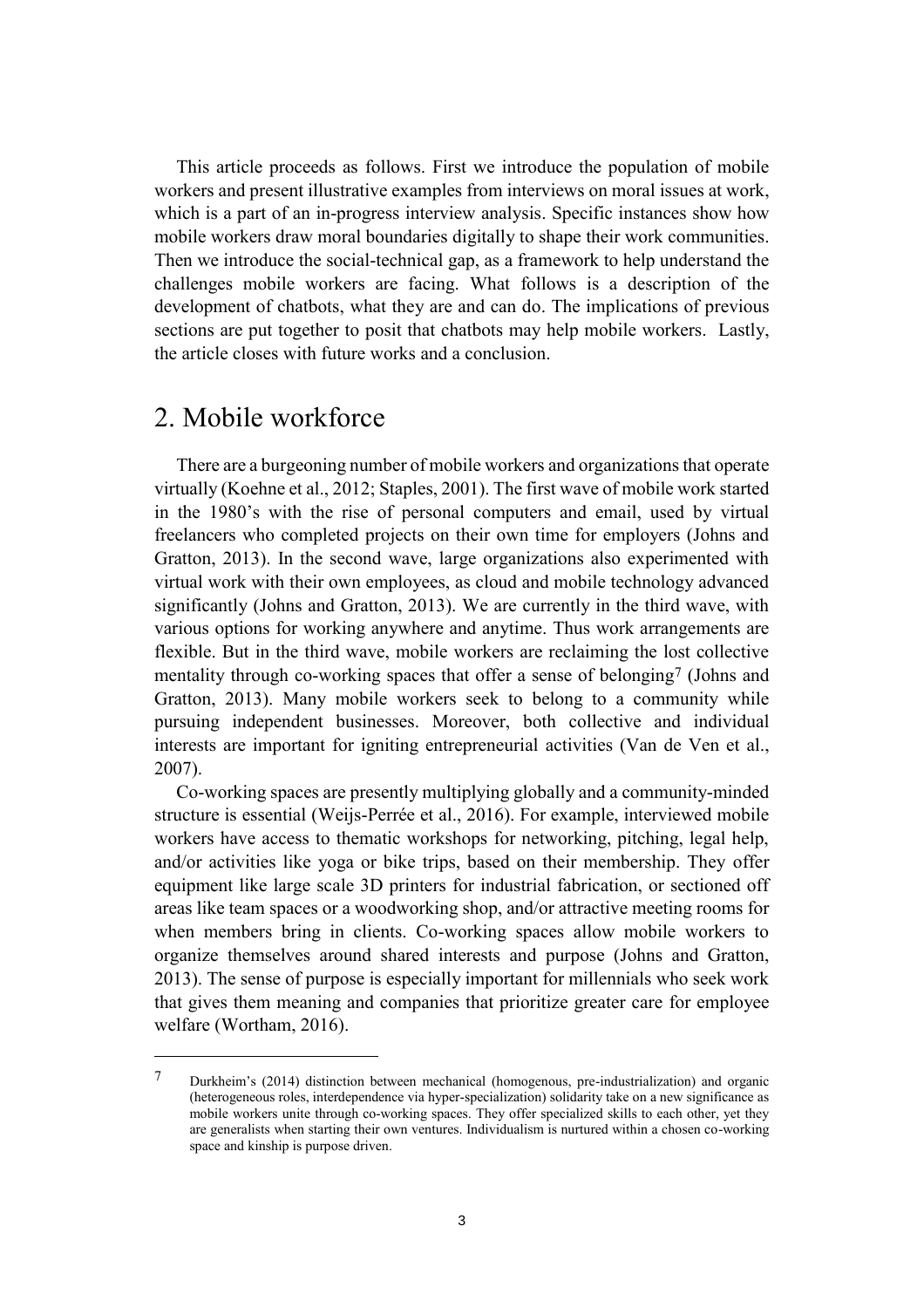Mobility in space, roles, and in time defines mobile workers. These fluid factors are mediated by technology and shape work and organizations (Hackman, 2012). Mobile workers build their companies in frequently changing contexts and depend on a flexible workflow. They are said to be endowed with infrastructural competence, which means the ability to find ad hoc solutions for in situ limitations across organizational, temporal, and physical infrastructures, be it a technical workaround like accessing a free WiFi network at a café when one's home network is down, or a location work-around like finding a corner to complete a deliverable while commuting on a crowded train (Erickson and Jarrahi, 2016). This is also the case for the freelancers and entrepreneurs that were interviewed. Most have more than one work location, inhabit roles that are undefined and/or multifarious, and operate under uncertainty regarding the state of their organization/organizations. They may operate as freelancers, founders, founding team member, or some combination of these. Many work for more than one company if their own ventures are not yet mature or funded and/or if they primarily contribute to short-term projects as freelancers.

Mobile workers may also work alone physically, but distributed teams are highly social (Koehne et al., 2012). They can be better supported by connecting with mentors and colleagues on internal communication platforms and by connecting with other mobile workers in their local area through and by connecting with other mobile workers through external communication platforms (Koehne et al., 2012). A communication platform is internal if it is only used by the immediate team. It is external if it is open to a community, such as a community Slack channel or a WhatsApp group for co-working spaces. Work rhythms develop around internal and external communication platforms, complementary to physical communities they join.

#### 3. In-progress interview analysis

In part of our research into how stress affects us in everyday situations, moral stress is considered. Moral stress at work negatively influences employees and companies they work for (De Tienne et al., 2012). We performed in-depth interviews with entrepreneurial mobile workers to seek possible sources of moral stress. Morality was chosen as a topic because morally relevant events reportedly happen around 30% of the time in daily life according to an experiment  $(N = 1,252)$  using ecological momentary assessment (Hofmann et al., 2014). We felt that the qualitative research angle is best suited to study if and how morally salient acts influence mobile workers. The interviews hence aimed to uncover how workrelated ethical and unethical behaviors transpire for entrepreneurial mobile workers, and whether and to what extent moral stress is present in their professional lives. Data based on twenty interviews are currently undergoing analysis, therefore this section does not offer a full analysis of the interview results. Instead, we share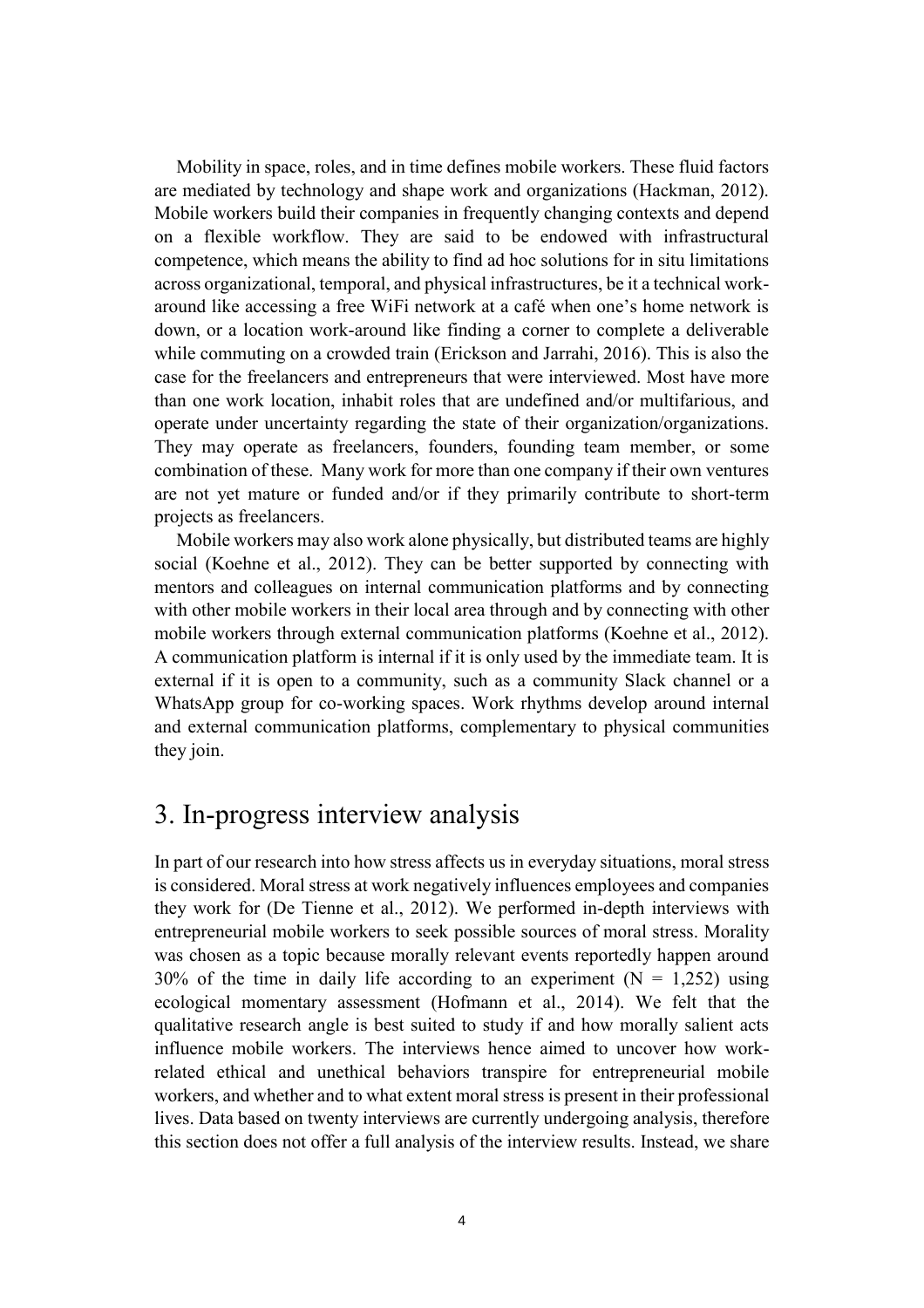some preliminary observations and how these relate to CSCW. Two instances are presented to show how communication channels are being used to discuss morally relevant issues in co-working communities. Based on excerpts from interview, we also suggest ways in which bots can be deployed to resolve ethical issues in coworking spaces. These suggestions are made in section 6.

The interviewees were Dutch and international mobile workers<sup>8</sup> in the Netherlands who consider themselves to be entrepreneurs and/or freelancers. They were approached via snowball sampling. Interviewees reportedly work around 60 hours per week. They are in the minority in terms of work hours, for only 16% of entrepreneurs in the Netherlands work longer than 50 hours weekly, and the national average for employees, not entrepreneurs, is 39.6 hours (Dijkhuizen et al., 2016). Many interviewees did not see long workdays as problematic since they decide to work those hours themselves. Interview content was on work patterns and moral and immoral issues at work.

#### 3.1 Finding "lost" items

Communal work conditions introduce various uncertainties. In co-working spaces, open office or flex-desk arrangements are common. The idea of ownership in physical space seems more fluid than in traditional offices with cubicles. Yet this means object ownership is open to interpretation, even if original owners do not view it as so. An example from an interview [male, age 25] demonstrates this:

Interviewer: Have you talked about anything you just shared with me to others?

Participant: Yeah I think I mentioned when I lose stuff for sure.

Interviewer: Within the community?

Participant: Yeah, there's also now a WhatsApp group as well. So I always put it on there.

Interviewer: And any responses?

Participant: No, no.

 $\overline{a}$ 

Interviewer: Just ignored?

Participant: So the WhatsApp [message] was completely ignored (laughter). I think they are just not interested.

The co-working community he is a part of has an open space that is for largescale fabrication. Many tools are expensive, yet most members leave their tools in their work spots, visible for others. He preferred to say that items go "missing" or

<sup>8</sup> Mobile workers go by other labels like digital workers, digital nomads, mobile knowledge workers, or remote workers, depending on a discipline and relationships between workers and organizations. Mobile workers is a comprehensive label for the entrepreneurs and freelancers who participated in the study since not every interviewee was yet economically self-sufficient as an entrepreneur/freelancer, with some having to also work as employees.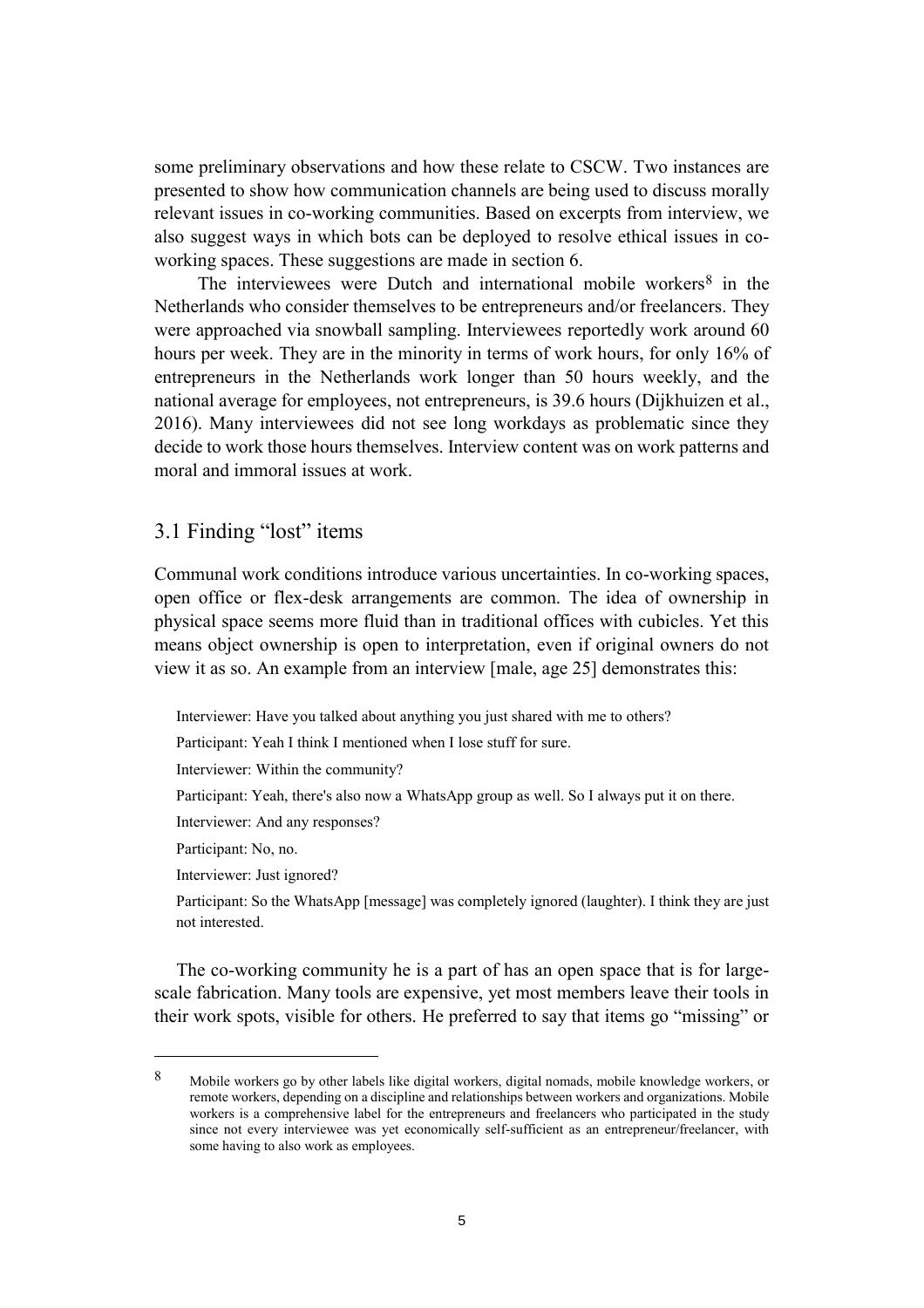"lost", rather than "stolen". According to him, the community is built on trust. Yet when he used WhatsApp to ask about his missing tool, no one responded. Although it is not entirely clear whether the WhatsApp message was intentionally ignored or unintentionally overlooked, the participant's tone suggested that he thought it was intentional9.

This is related to the bystander effect, the phenomenon in which the larger the number of witnesses (bystanders) to an emergency or event requiring action is, the less likely each individual is to take action (Darley and Latane, 1968). Something similar seems to happen in a co-working community. People from many different companies inconsistently work in the same space. So, people may assume that a relevant party, other than themselves, will take action. In the end members collectively ignore an issue. In this case, co-working leads to co-sharing (space and maybe even supplies or equipment) but also co-ignoring the concerns of individuals.

In this case, the person's request for help with the missing item was publicly ignored in a group chat. Thus the participant may feel uncomfortable re-asking the question again. And asking individuals in person about the missing item may be perceived as socially uncomfortable, time consuming, and fruitless. There may be an element of "impression management" at play here, both in the real and digital environment, which is an attempt to deliberately disclose and withhold impressions about oneself to an audience (Goffman, 1961; Schlenker, 1980).

#### 3.2 Establishing social norms

 $\overline{a}$ 

Mobile workers and startup employees in co-working spaces regulate each other's behavior organically, often based on experience. There is no formally established code of ethics per se. The participant [female, age 37] below discussed what she deemed was unethical at her previous job. A company in the same co-working space convinced a new colleague in her previous team to join them. While this was not against any explicit company code of conduct, the participant was mad about this happening.

Interviewer: Do you feel like [employee poaching] happens a lot?

Participant: No. I don't feel like that happens a lot. So that's why I think I felt it was even more an egregious act. Even here [in a new co-working space] I've seen a message saying "if you're going out and recruiting people, if you're considering approaching somebody from a different start-up, do what's right and make sure you talk to the founder first". That was actually something that was said in a public forum [on Slack], and I think that sets the tone for the types of startups that we have working here. So it doesn't happen, I don't think it should happen often. I have not seen it happen often.

<sup>9</sup> One of our reviewers pointed out that depending on whether this was intentional or unintentional ignoring of messages bots might be designed to respond in different ways.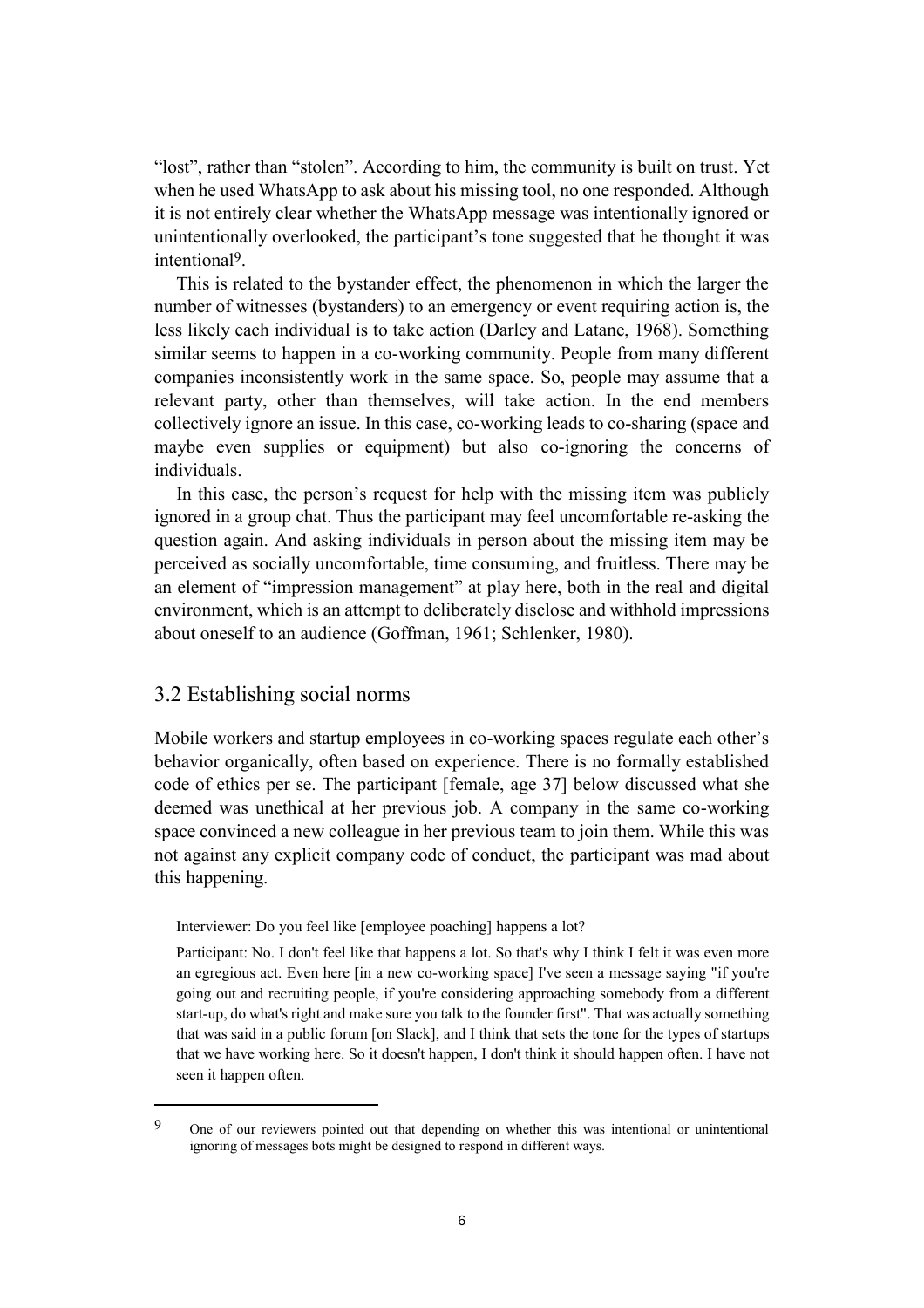In this scenario, individuals wish to "set a tone" for what is acceptable behavior on a community Slack channel. However, co-working spaces are often in flux; startups and mobile workers come and go and "the tone" may be consequently reset. Furthermore, the participant acknowledged the complexity that arises when people share a co-working space, spend time together both professionally and socially, and simultaneously work on several projects, both paid and voluntary. Thus, the meaning of "employee poaching" and its moral significance is open to interpretation when people work voluntarily in a co-working space without contractual obligations, and also work for a specific company with a contract in the same co-working space or virtually. Although norm-regulating messages from the past are preserved on Slack, these may be ineffective. It is unclear whether or not new community members read and abide by former "rules of engagement" as they accumulate over time. A community member may "set the tone" in accordance to his/her needs. Norms are not static in many co-working environments due to countless social uncertainties.

#### 4. Bots and the social-technical gap

The social-technical gap is a "divide between what we know we must support socially and what we can support technically" (Ackerman, 2000, p. 179). Many contextual nuances and possible social interactions cannot be built into or accounted for by technology. Communication platforms like Slack and WhatsApp are being used to discuss the moral norms for organizations like co-working spaces. Communication platforms enable various parties to connect virtually, yet they are not designed explicitly to affect how community members treat each other on the platform. This is an instance of the social-technical gap because communication technology divides mobile workers in a same community; certain issues are not responded to by the general community, singling out members who are ignored. What is said on WhatsApp or Slack can be easily dismissed publicly, either through carelessness or willful ignorance by individuals. Open communication is technically supported, but messaging apps are not expected to support or solve individuals' moral predicaments.

Bots have the potential to make digital communication environments more inclusive. They are already plentiful on Slack. Chatbots are one imperfect solution, created as a work-around, for problems generated by the social-technical gap. In this way they are an example of "first-order approximations", defined as "tractable solutions that partially solve specific problems with known trade-offs" (2000, p. 195). For example, checking 'I agree to the terms and conditions' to use a digital service does not require people to read the privacy policy, which is often separate from the user sign-up flow. This is also a first-order approximation because it is tractable, in that it is modifiable, and it has known trade-offs between ease-of-use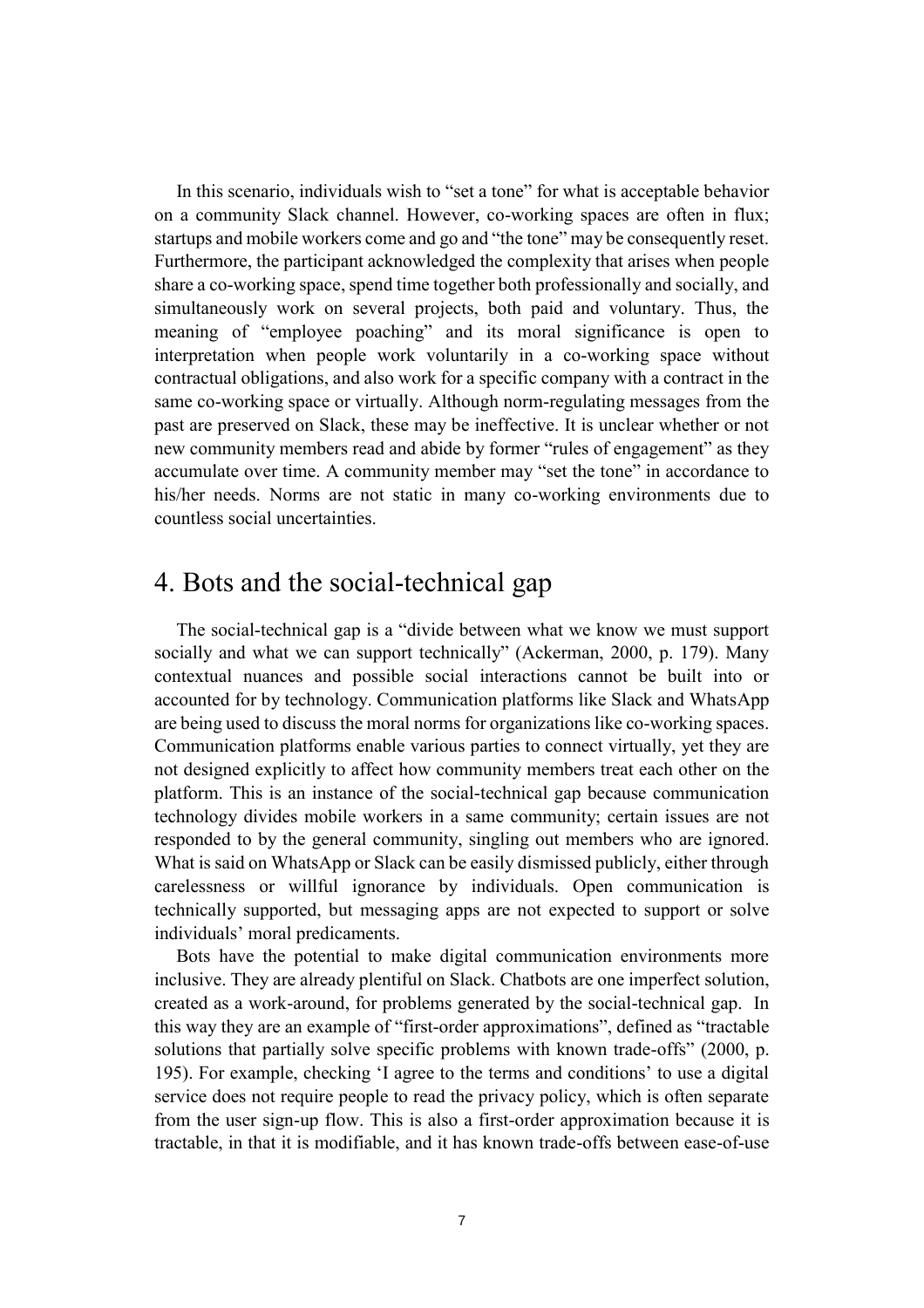and privacy rights. The user has the option to read the privacy policy, but this is not required to sign up. Chatbots are approximations that take on a variety of support roles on communication platforms to assist mobile workers. They can also help to shape moral norms as detached actors. This may benefit co-working communities by decreasing the phenomena of co-ignoring.

### 5. The history of chatbots

The influx of current generation of chatbots in established communication ecosystems displays, at least on a surface level, a movement towards a reciprocal relationship between humans and systems. Chatbots directly talk to humans oneon-one or take part in group chats on communication channels, using common, everyday language. Thus, chatbots are dependent on messaging platforms (Olson,  $2016$ ). Popular platforms as of now are Slack or Hipchat<sup>10</sup> for work and Facebook Messenger<sup>11</sup> or Skype<sup>12</sup> for all-inclusive communication. While the wide-adoption of chatbots in the workplace is a recent phenomenon, chatbots have a long history, going back to ELIZA, an artificial entity who acted as a psychotherapist (Weizembaum, 1996). ELIZA acted as a psychotherapist to accommodate openended questions, allowing speakers to assume directional intentionality to ELIZA's conversations (Weizenbaum, 1966).

It is important to note that this assumption is one made by the speaker. Whether it is realistic or not is an altogether separate question. In any case, it has a crucial psychological utility in that it serves the speaker to maintain his sense of being heard and understood. The speaker further defends his impression (which even in real life may be illusory) by attributing to his conversational partner all sorts of background knowledge, insights and reasoning ability. But again, these are the speaker's contribution to the conversation. – (Weizenbaum, 1966, p.35-36).

Weizenbaum's final remarks of his 1966 article remain prescient in how humans anthropomorphize conversational agents, even when they are explicitly nonhuman.

Another example is SmarterChild for AOL Instant Messenger (AIM)13 (Sohn, 2004). It featured many elements that are common in today's chatbots, such as scheduling assistance, weather reports, sports updates, personalized alerts, file sharing, translation, and multiparty chats, alongside unique features such as "secret crush" alerts for when two users shared a secret (Sohn, 2004). SmarterChild was a pioneering agent that was in many ways an "all-in-one" chatbot.

<sup>10</sup> http://www.hipchat.com

<sup>11</sup> http://www.messenger.com

<sup>12</sup> http://www.skype.com

<sup>13</sup> http://www.aim.com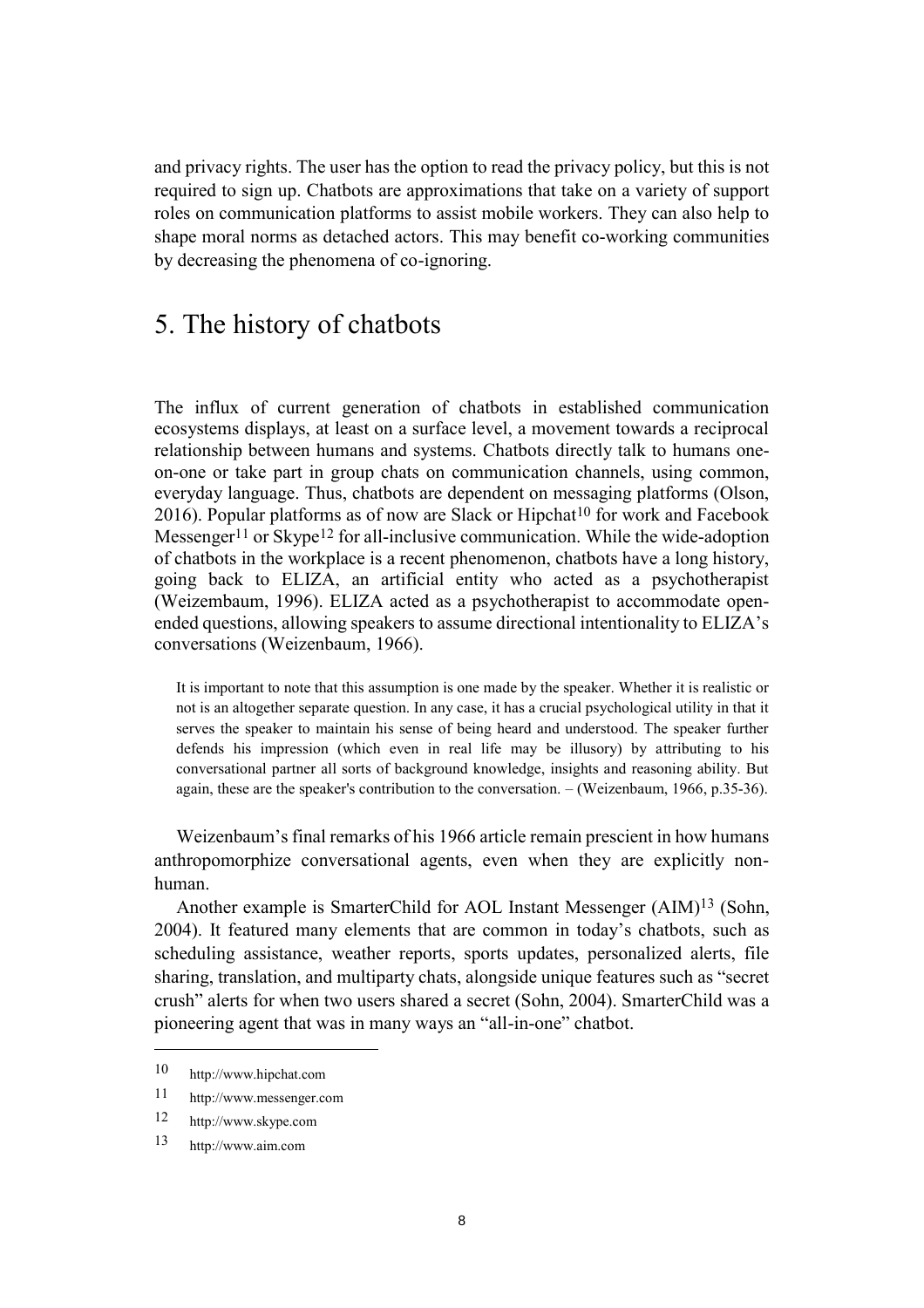ELIZA and SmarterChild differ in their roles and contexts; ELIZA elicited personal responses as a psychotherapist would, and was not dependent on a preexisting platform, and SmarterChild fulfilled utilitarian purposes, acting as a personalizable assistant on a commercial platform. This illustrates two paths that chatbots normally take. One stream includes bots that are built with the Turing test in mind, and the other path is task oriented. These paths are not necessarily mutually exclusive. Some bots are also upfront about their "identity" as bots. While other bots designed to appear human.

Xioaice, a gendered, chatbot designed by Microsoft, released in China as a test May 2013, is an example of a bot that fulfilled both of these roles – it is both taskoriented and designed with hopes of pass the Turing test (Weitz, 2014). This bot has one-on-one relationships with users on a messaging app called WeChat<sup>14</sup>. She is able to answer queries about the weather, news, and trivia but unlike SmarterChild, she is styled more as a friend in her alleged ability to retort individual's emotional states (Weitz, 2014). Many users reportedly did not know that she was a bot until ten minutes into the conversation (Wang, 2016). Some have argued that her facetious and erratic answers, opinionated stance, and humor add up to a distinguishable personality (Wang, 2016). Xiaoice was able to provide useful and relevant information, and engage her interlocutors with deep insights and sarcastic statements, though she has remarked that "as a species different from human beings, I am still finding a way to blend into your life" (Wang, 2016). Much of what Weizenbaum witnessed through ELIZA permeates in our digital realities.

#### 6. Bots at work

Messaging platforms and chatbots must be understood together. Precursors like AIM paved the way for Slack (Manzo, 2015), a workplace ecosystem that defines its product as "team communication for the 21st century"15. Slack's own survey results report that its users reduced internal team emails by 48.6% (weighted average of 1,629 responsesin 2015) and 88.6% felt more connected with colleagues after using Slack  $(1,411)$  responses in 2016)<sup>16</sup>. Part of its appeal is in transparency, created through "channels" that are group based topical chats. These chat channels increase knowledge sharing, lessen redundant communication, and make work chats "fun" (Manzo, 2015). Emails can be integrated into chats and in-chat documents can be created, be it for code or Google Docs. This means many tasks can be done on the Slack platform rather than switching to different apps or platforms. In November 2016, Microsoft launched its own chat ecosystem called

<sup>14</sup> http://www.wechat.com

<sup>15</sup> https://slack.com/is

<sup>16</sup> https://slack.com/results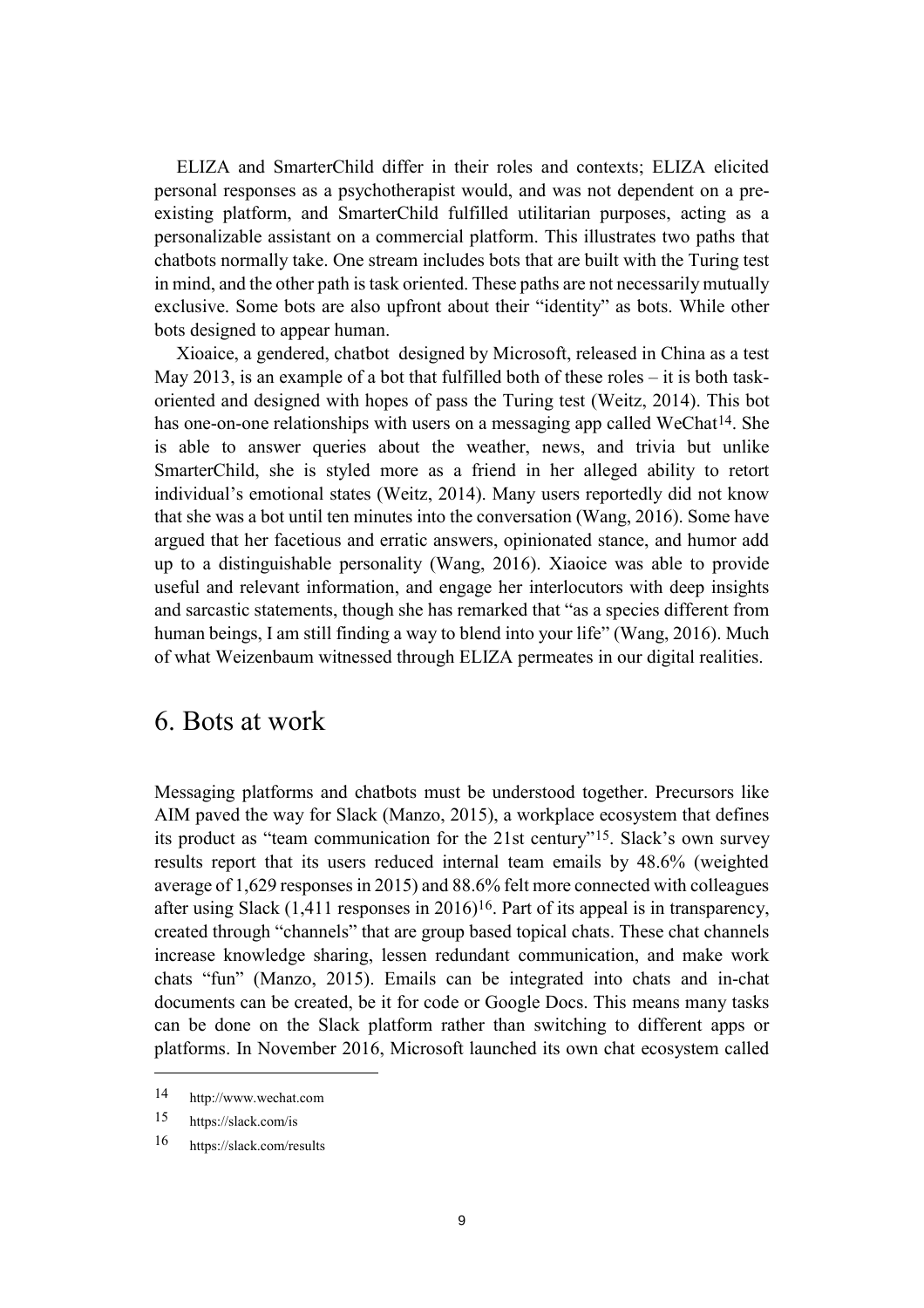Microsoft Teams (Microsoft, 2017) that showcased features that were already prominent in Slack such as searchable conversation history, gifs, group or private chats, customizability, and in-chat document creation and editing, connected with the Windows Office suite (Wingfield, 2016).

Bots are the same as human users in that they have an identity (editable profile, picture, and bio), can be messaged one-on-one, added to a group chat, not allowed on a group chat, and can perform specific tasks as a team member17. However, their interactions are programmed. Bots can be part of apps, but apps do not require bots. Custom bots for internal purposes do not need associated apps. Slack's built-in bot, Slackbot, is described as a "part-time programmer and full-time assistant" (even bots have more than one role) who greets and shows new users how to use Slack, sends users' emails to Slack when inboxes are integrated, and whose responses can be customized to fit and/or amuse any team (Slack Help Center, 2017). Slackbot's finely crafted personality is integral to Slack (Anders, 2015). Bots in general have been fundamental to Slack's ecosystem since its inception. In contrast, SmarterChild was never integral to the success of AIM. Slack App Directory lists apps and bots, with 184 bots as of January  $8<sup>th</sup>$ , 2017<sup>18</sup>.

Chatbots change workplace communication platforms and evolve in parallel to them. Thus they alter how we work, a change recognized by the software development community. Workplace bots are not as multi-faceted as Xiaoice. They do not require sentiment analysis and machine learning from chat histories to develop their personas. Nor are they designed to pass the Turing test; they are built for specific purposes on a communication platform.

Beyond passive support roles for cooperative work, bots can be viewed as active contributors themselves (Geiger, 2013). Storey and Zagalsky outlined a framework that reduces the cognitive load for developers to be more efficient and effective (2016). Developers integrate bots to Slack to work more efficiently (Lin et al., 2016). Efficiency is increased when developer bots automate "tedious" and "repetitive" tasks on a communication platform (Storey and Zagalsky, 2016, p. 930). Additionally, bots help teams be effective in achieving meaningful goals in three ways. One, they gather, interpret, and disseminate data for improved decisionmaking (*ibid.*, p. 930). Two, they sync group cognition and situational awareness (*ibid.*, p. 930). Three, they manage goals when they display task alerts and processes and visualize and coordinate team culture (*ibid.*, p. 931). This can help team members adapt to new situations (*ibid.*, p. 931).

Storey and Zagalsky's framework is targeted for software development, yet many aspects can carry over to other fields. Boosting efficiency by automating processes can help many professionals. The section on effectiveness is especially relevant to mobile workers. The remainder of the paper focuses on how chatbots

<sup>17</sup> https://api.slack.com/bot-users

<sup>18</sup> https://"team-name".slack.com/apps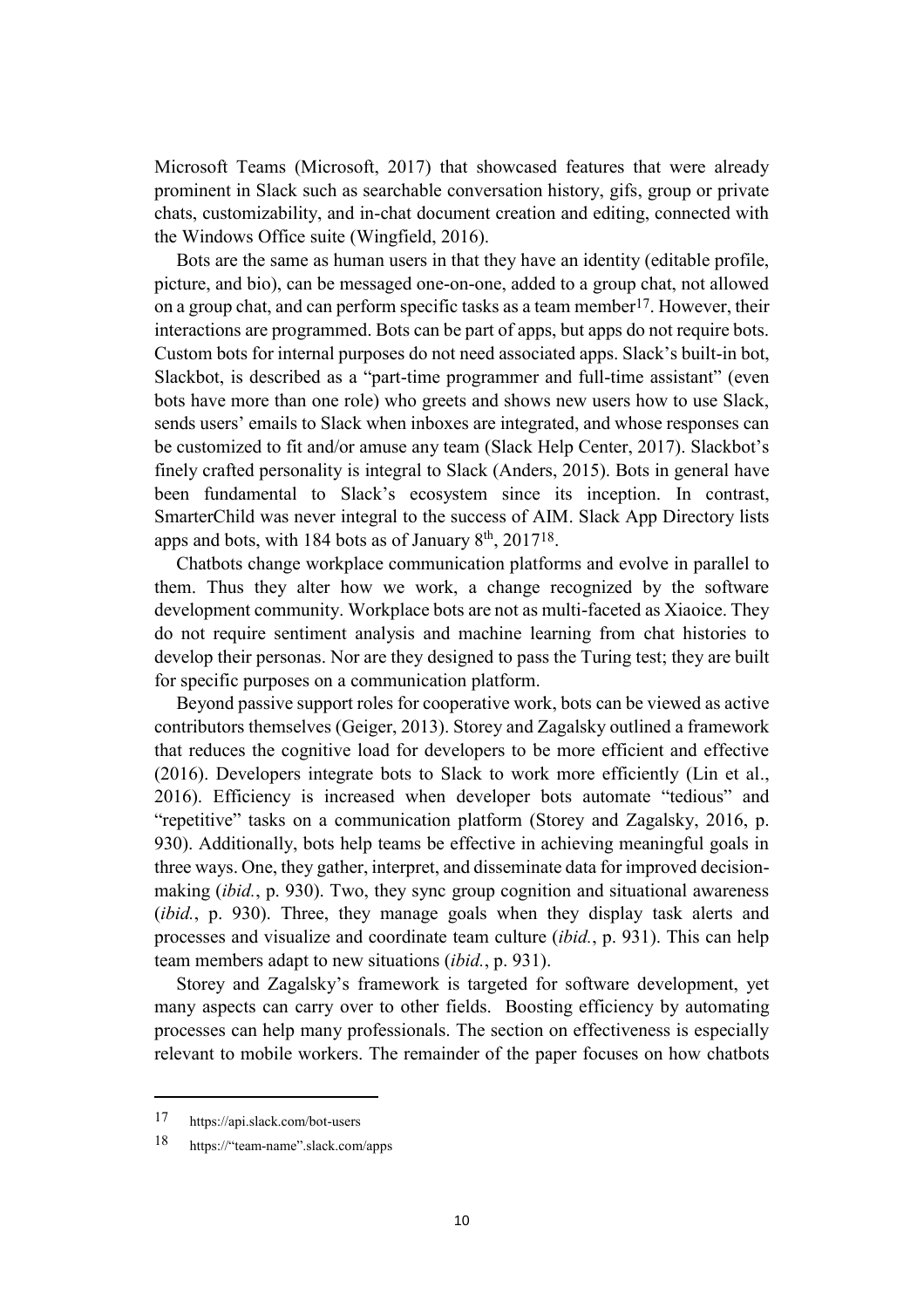"monitor and visualize progress and team culture" *(ibid., p. 931)*. To do this, how Slack works is briefly described below.

Figure 1 shows the navigation bar on Slack. A user can access different Slack communities she joined (far left), channels based on topics per community ("# channel-name") and send direct messages to team members or bots (bottom).



Figure 1. Left navigation bar on Slack.



Figure 2. A direct message to Graphiq, with a gif of Obama on top via "/giphy Obama" and below is the latest news on Obama that Graphiq fetches via the query term "Obama".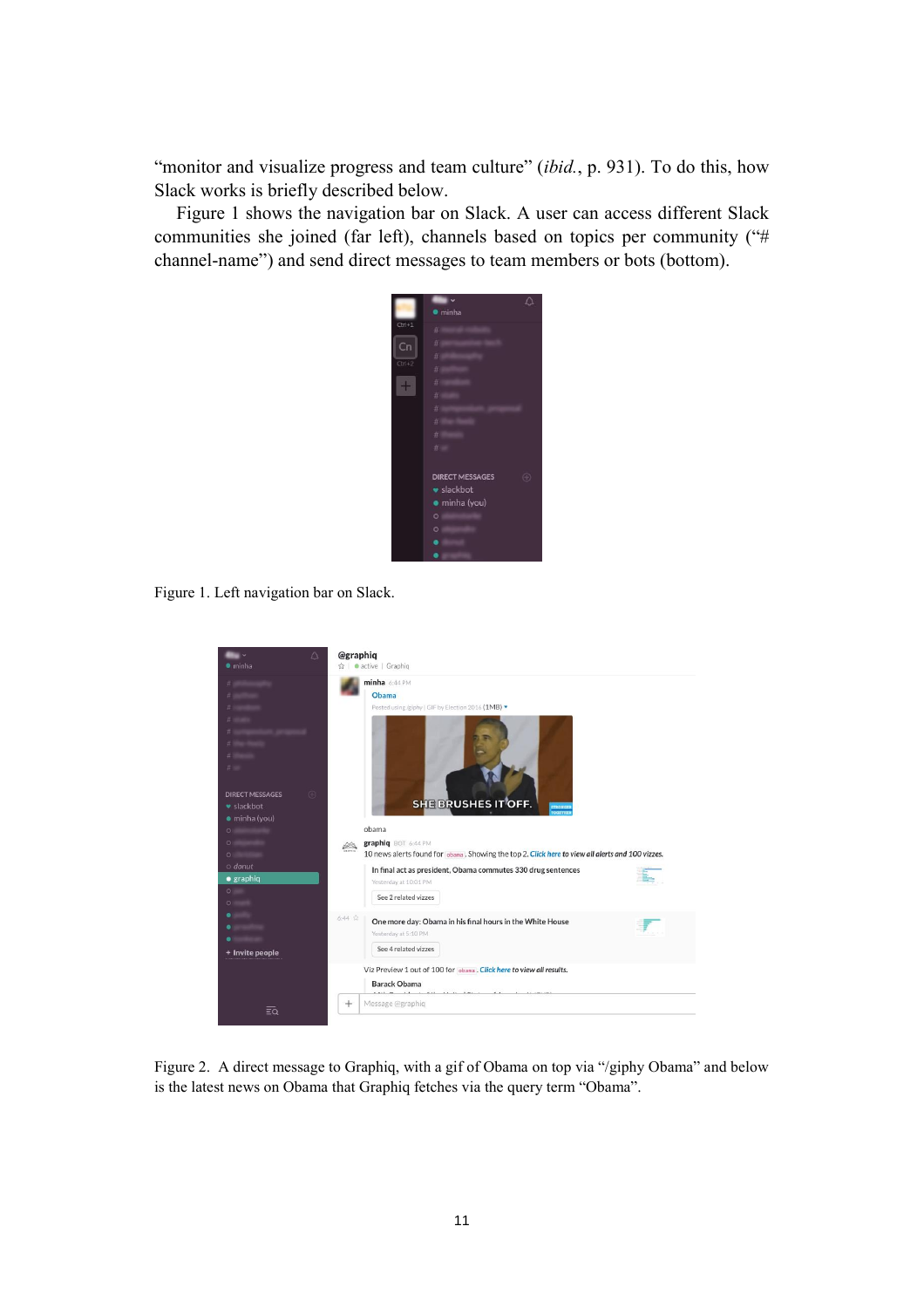Figure 2 shows direct messaging with Graphiq, an integrated bot that visually shows the latest news and related information<sup>19</sup>. On top of figure 2 is a gif of Obama called with the "/giphy Obama" command through Giphy20 integration to Slack, based on catalogued gifs on Giphy. Gifs and emojis work as visual messaging. A user can get news on Slack by writing directly to Graphiq with a query, such as "Obama". It is possible to get the same news in a channel using the command "/graphiq Obama" so that anyone on that channel can interact with retrieved news or information. A forward slash is a universal command on Slack to call integrated apps or bots. As aptly put, "messaging has the potential to be the command line for normal humans" (Guo, 2016), a sentiment foreshadowed by Chan et al. (2005).

### 6. Chatbots influence work culture

On Microsoft Bot Framework's homepage is a telling call-to-action— "build a great conversationalist"21. Even though their core functionalities have not changed, bots are increasingly being developed to handle conversational interactions and seem to take on personas. Bots with personas are growing in popularity even though these personas do not seemingly improve the usability of systems. Bots change the way people socialize when introduced to a community communication platform. A bot's persona is a named intermediary for collaboration; no ego is on the line for bots, though they are anthropomorphized.

Goffman conjectures that impression management makes up much of our social interactions.

In their capacity as performers, individuals will be concerned with maintaining the impression that they are living up to the many standards by which they and their products are judged. Because these standards are so numerous and so pervasive, the individuals who are performers dwell more than we might think in a moral world. But, qua performers, individuals are concerned not with the moral issue of realizing these standards, but with the amoral issue of engineering a convincing impression that these standards are being realized. Our activity, then, is largely concerned with moral matters, but as performers we do not have a moral concern with them. As performers we are merchants of morality. – Erving Goffman (1961, p.8)

As "merchants of morality" we present impressions that paint us in the best possible light. We give and take manipulated facets of our traits to suit our personal goals. With this in mind, bots can reduce friction and strengthen team relationships because they do not have impressions to manage as intermediaries. Interactions

<sup>19</sup> https://www.graphiq.com/slack

<sup>20</sup> https://www.giphy.com

<sup>21</sup> https://dev.botframework.com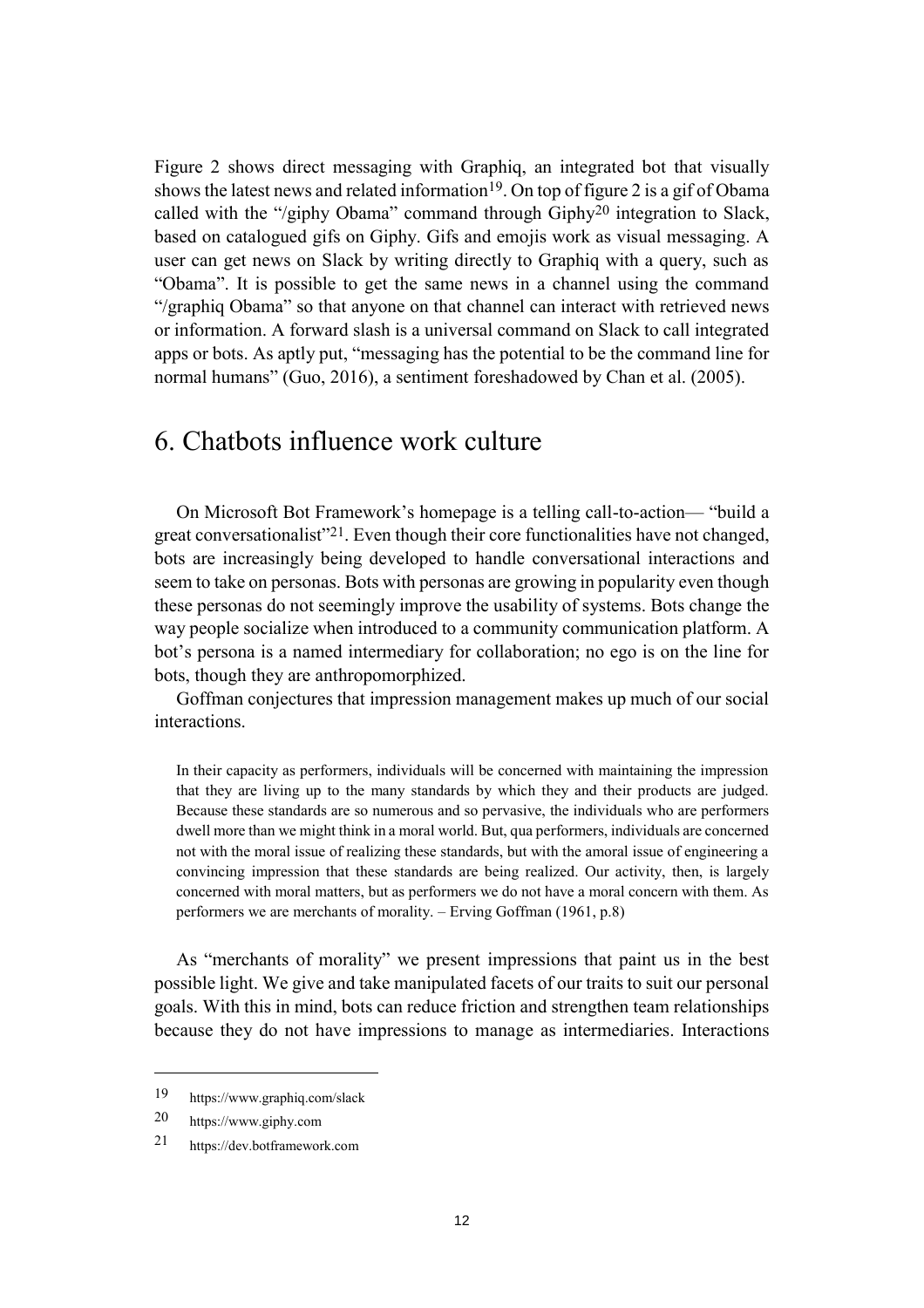occur in a different way when a bot distributes information, coordinates networking, and seeks information on employee welfare, rather than a human agent. This has several advantages. One, less time is spent dwelling on the buildup towards actual conversations, such as on how to approach colleagues in a different team with whom one would like to connect. Second, voicing one's opinions regarding work to a non-human agent that will aggregate views in realtime means less effort spent on impression management than in a team meeting for example, and is faster than a physical or an email survey. Three, working virtually is the sole way of working for many mobile workers; reaching out to a bot on a platform is akin to how one starts communicating with a teammate, yet a bot is always available. To illustrate bots' effectiveness in forming organizational culture, two chatbots on Slack are introduced.

Donut matches colleagues on a channel weekly (the frequency can be changed) to increase collaboration and networking within a team, as seen in figure 3. When teammates join a channel (a group chat), such as #coffee\_buddies as shown below, Donut randomly matches members of a channel to informally meet. Remote teams also use Donut for impromptu calls to casually chat with available colleagues (Miller, 2016). Donut rematches members if someone is not able to join until next time.



Figure 3. Donut on Slack matching colleagues  $22$ .

Imagine if a human, such as a manager, CEO, or HR personnel embodied the role Donut has. While the aim of unifying a team through multiple one-on-one sessions is the same, the dynamic towards that is radically different. The matchmaker might introduce his/her bias in forming relationships, and even if it is randomly assigned, colleagues may attribute bias to the matchmaking system. Colleagues may have a harder time telling a human matchmaker they do not have

<sup>22</sup> https://www.donut.ai/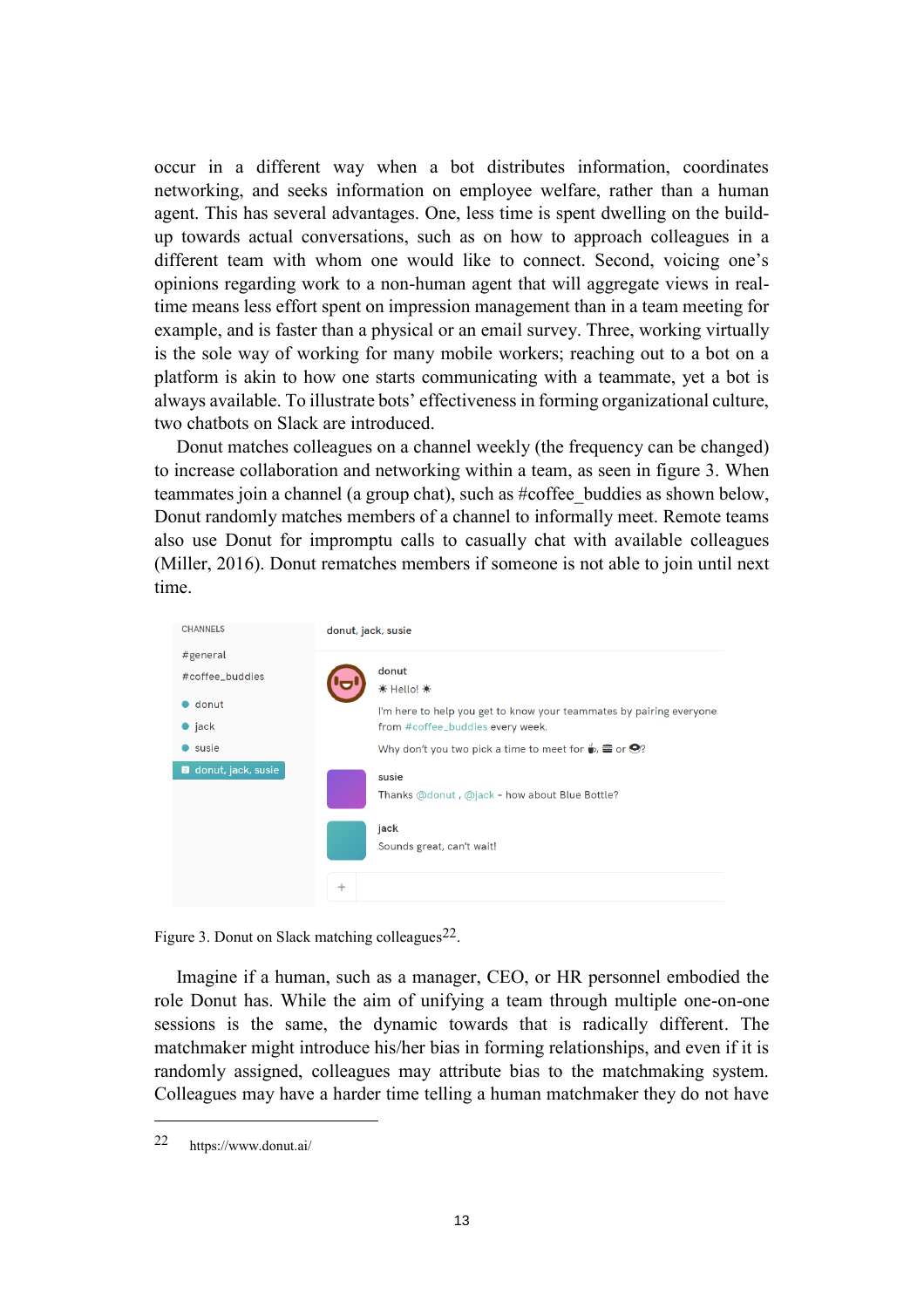time than messaging Donut to reschedule. Donut is an effective matchmaker on a communication channel and saves time for a team; a bot does not dwell on impression management nor take part in a hierarchical structure of a company.

Leo is a chatbot who takes anonymous, real-time polls on a team's mood and feedback, displayed in figure 4 on the next page. What Leo does is not completely different from traditional approaches, like employee-surveys. The difference is in where and when these micro-surveys take place. Leo pops in on a communication platform workers are already using to collect, anonymize, and deliver answers in real-time. Team climate is quickly recognized and actions can be taken to remedy team dynamics gone awry (Seiter, 2016). Leo spreads awareness on group wellbeing much like what Donut does to build relationships. The key is that a neutral non-human character reduces friction to speedily reach a goal.

Bots create and maintain work culture, which inherently contributes to their anthropomorphism beyond the ability to converse. They are named facilitators that carry out functions that were traditionally assigned to humans. This is more efficient in terms of time, and bots effectively reduce tension related to impression management in Goffman's sense. Bot actors augment human actors to shape team culture. Bots mind the social-technical gap since they are programmed into social communication as actors themselves.



Figure 2. Leo on Slack polling a team member  $2^3$ .

# 7. Moral chatbots in co-working communities

Bots cannot practice morality in the same way as humans. Yet they may be anthropomorphized, and humans may infer moral and immoral attributes. Perhaps

<sup>23</sup> https://open.buffer.com/jacob-shriar/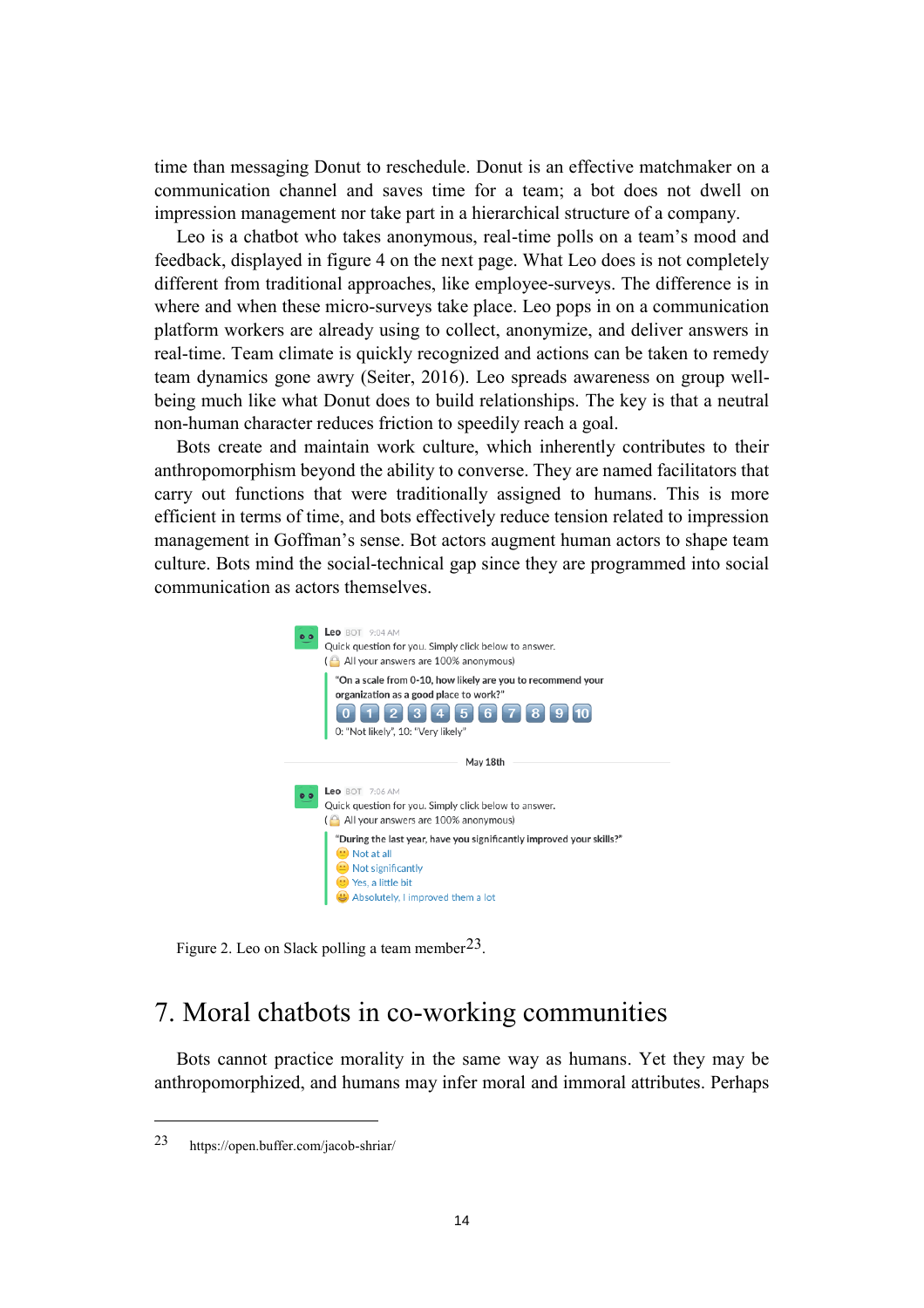chatbots can be asked to uphold various virtues to help better our moral selves (Versenyi, 1979; Coleman, 2001). Consequently, considerable over-simplification of what is at stake in morality is sufficient for chatbots. They are not meant to be fluent in all spectra of ethicality as human equals. Reflecting on virtues of bots can help frame what we want from them (Coleman, 2001). For the purpose of this paper, the question of 'can bots be moral?' does not necessarily seek for a functional description of a bot's moral capabilities, but it does ask us to develop an informed stance on how technology should progress alongside us as chatbots increasingly accompany various human endeavors (Versenyi, 1979). This is significant because humans themselves have differing interpretations of actions that sum up a virtue or a vice. For instance, the virtue of being honest in theory may be important for a co-working community, yet being honest in practice is often compromised by impression management to others. This is further complicated by technological affordances to ignore messages on public chats. Is public silence dishonesty in action, when truly no one might know what happened to "missing" tools?

A normative ideal, such as being honest about having "borrowed" a tool without asking, may often not be descriptively followed. Thus, a member of a co-working space who has lost a personal belonging, as in section 2.1, could use a chatbot like Leo to anonymously poll individuals about a missing item on a community platform. Unlike a human, a bot would not mind reminding and re-asking individuals to answer. A human might mind, especially if he/she has been publicly ignored in a community communication platform. Call it courage, honesty, or fairness, but any virtue related to attempting to find an item is sometimes eclipsed by the silent pressure to not annoy community members. If finding a missing tool is more important than not appearing annoying, a chatbot may be a fitting firstorder approximation. Chatbots take on a third-person personas to vocalize firstperson perspectives. This removed role makes it less personal when Leo is ignored rather than a human, allowing people to save time and face.

Section 2.2 featured a mobile worker who has previously experienced employee poaching at a former co-working space. Therefore, she appreciated a message against employee poaching on a community Slack channel in a new co-working space, since it supports her view that employee poaching should not happen. This public message directly from a community member made explicit that approaching other startups' employees without the consent of founders was not allowed. A custom bot may offer a different approach to the same problem. A custom community bot could aggregate "norm-regulating messages" over time. However, the technical details of how a bot could do this is an engineering challenge that is beyond the scope of this paper. If such an aggregation could be performed, and when a new member joins a Slack community, the bot can advise them individually on the community's ethical ideals or norms. This may be more beneficial than a searchable history of messages on social norms that may be ignored intentionally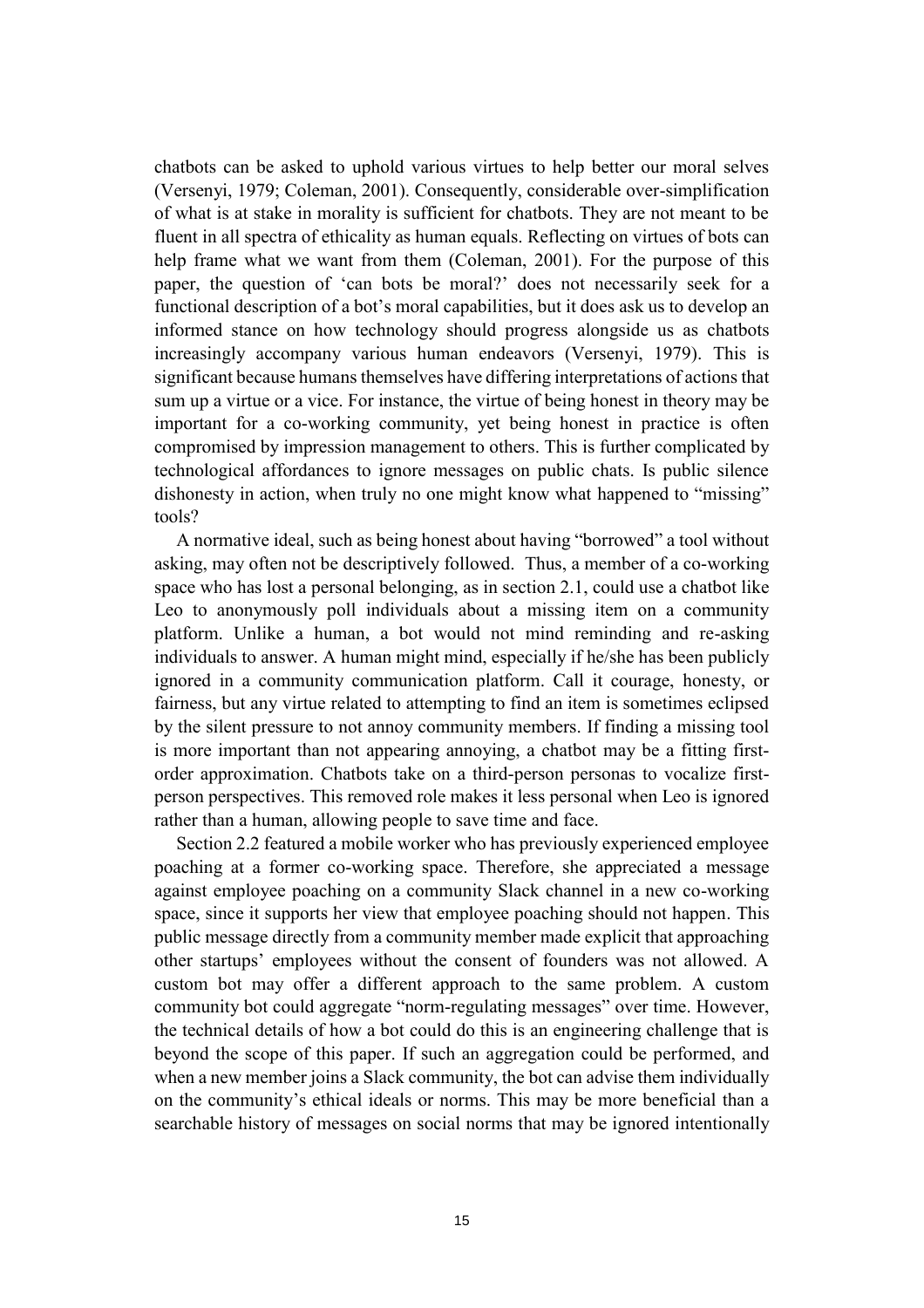or unintentionally. Custom bots are community specific, so they can be updated to fit the needs of a co-working space as it grows and changes. There is human input on what norms should be included so community members are wholly responsible for what norms their bot "remembers", modifies, or discards. Yet as a third-person voice for a community, what a bot says appears more neutral than a specific human community member taking a stance.

A complication to be noted is moral-offloading24, when humans off-load moral responsibilities to bots, or other forms of technology. Ethical issues are challenging to openly discuss and negotiate, yet to give away direct norm regulating conversations to bots may come with under-researched trade-offs. A bot intermediary that appears impartial and fair in establishing community norms introduces the question, impartial for whom and fair in what way? Bots also have the potential to reinforce morally problematic elements of institutional structures or reify contested values and norms within a community<sup>25</sup>. Chatbots may efficiently save time and face for humans. However, they contribute to our continuing considerations on moral dilemmas regarding technology, especially when technology attempts to persuade or intentionally influence human behavior (IJsselsteijn et al., 2006). Thus, it is an open debate on whether or not a "virtuous" bot can effectively create opportunities for us to reflect on co-responsibilities, rather than reducing opportunities for candid talks on ethics. It may well be both.

#### 8. Future Work

 $\overline{a}$ 

Everyday ethical dilemmas at work must be better understood. Moral stress is related to signs of negative personal and/or organizational welfare (De Tienne et al., 2012), and one way to confront organizational moral conflicts through technology is with bots. Yet we must consider whether bots will be "whos" or "whats". Will we see headstrong chatbots that behave more like like Xiaoice or chatbots that perform specific tasks like Donut or Leo? Will they remain as supporting actors, or will they become colleagues with opinions to share?

Beyond task-oriented bot roles, "moral" bot roles must be further investigated. It is unclear whether our relationship with bots will resemble how we act towards human teammates and if moral-offloading to chatbots adds value to communities. One approach is to use chatbots for observational purposes. For instance, a community-specific chatbot on Slack that recites messages to new community members (e.g. – "ask before you borrow a tool that does not belong to you"), takes a passive stance and "observes" which norm-regulating messages garner the most

<sup>24</sup> For a longer discussion on moral-offloading to technology, see Lily E. Frank, "What we lose when we use technology to improve moral decision-making: Do moral deliberation and moral struggle have independent value for moral progress?" (manuscript under review).

<sup>25</sup> Thank you to our reviewer for emphasizing this point.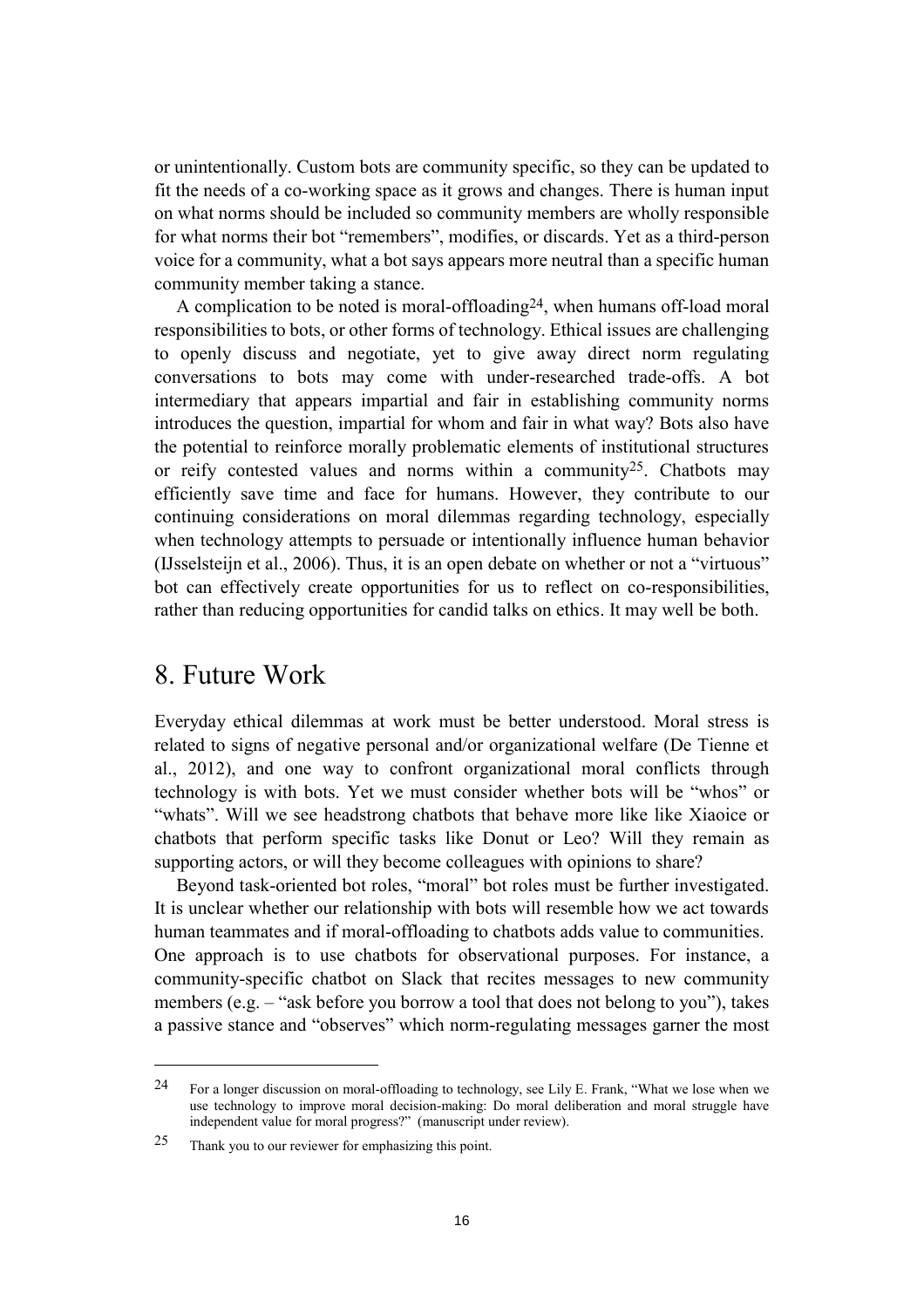replies or questions from new members. Another approach is to introduce a more assertive chatbot. For example, a bot that will ask and re-ask about a member's lost items to all community members actively regulates a community's moral norms. This approach positions bots as interventionists. Bots that play this interventionist role can be seen as forms of persuasive technology, providing "robotic nudges" to do the right thing (Borenstein and Arkin 2016). Both passive and assertive bots have the potential to redraw moral boundaries for mobile workers.

### 9. Conclusion

Mobile workers widely use communication platforms to align with their internal team(s) and external communities, like co-working spaces. Yet ethical negotiations taking place via messaging demarcate the social-technical gap between mobile workers' need for moral support and communication platforms' inherent inability to exhibit virtues. Communication platforms allow co-working, co-sharing, and coignoring to arise. This draws on two excerpts from interviews, based on in-progress qualitative analysis of how mobile workers encounter and manage morally relevant events. We theorize that bots can effectively influence work culture and guide moral norms on messaging apps, alongside efficiently completing prescriptive work duties. While concerns regarding moral-offloading are legitimate, bots may be useful and flexible personas to chat with on a communication platform that supersede apps on an operating system. How "moral" bots may help us at work is conceptually considered, for we need to unceasingly question and test the appropriateness of possible approximations that current technology affords us to implement. Chatbots mind the social-technical gap as we continue to compete and cooperate.

## References

- Ackerman, M. S. (2000): 'The intellectual challenge of CSCW: the gap between social requirements and technical feasibility', *Human-Computer Interaction*, vol. 15, no. 2, September 2000, pp. 179-203.
- Anders, G., Forbes, 'That 'Useless' Liberal Arts Degree Has Become Tech's Hottest Ticket', 2015, Retrieved January 3, 2017 from
- http://www.forbes.com/sites/georgeanders/2015/07/29/liberal-arts-degree-tech/#7ea754635a75.
- Borenstein, J., & Arkin, R. (2016). Robotic nudges: the ethics of engineering a more socially just human being. *Science and engineering ethics*, *22*(1), pp. 31-46.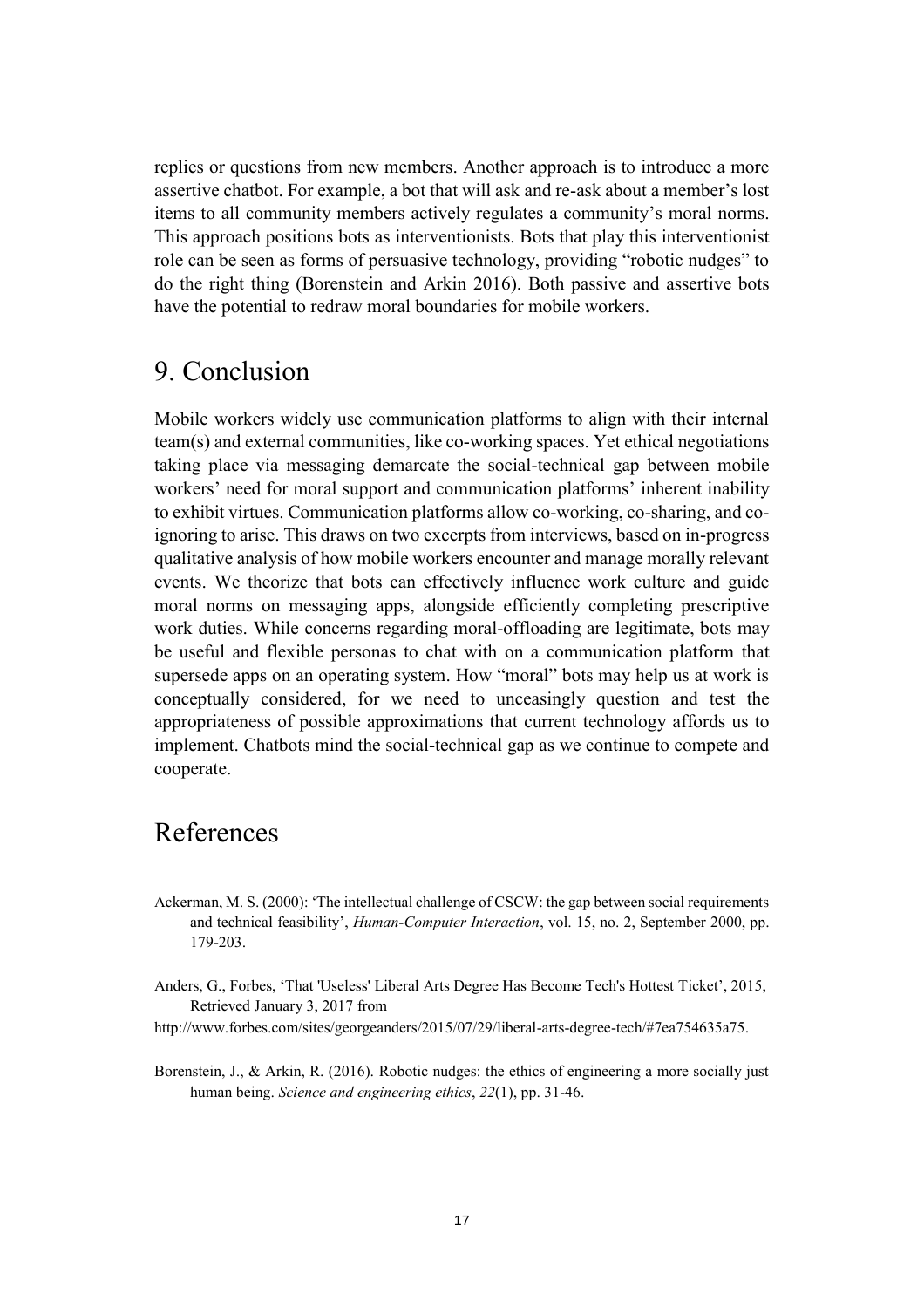- Chan, S., Hill, B., and Yardi, S. (2005): 'Instant messaging bots: accountability and peripheral participation for textual user interfaces'*, In Proceedings of the 5th ACM SIGGROUP Conference on Supporting Group Work*, November 2005, pp. 113-115.
- Coleman, K. G. (2001): 'Android arete: Toward a virtue ethic for computational agents'. *Ethics and Information Technology*, vol. 3, no. 4, December 2001, pp. 247-265.
- DeTienne, K. B., Agle, B. R., Phillips, J. C., and Ingerson, M. C. (2012): 'The impact of moral stress compared to other stressors on employee fatigue, job satisfaction, and turnover: An empirical investigation'. *Journal of Business Ethics*, vol. 110, no. 3, October 2012, pp. 377- 391.
- Dijkhuizen, J., Veldhoven, M. V., and Schalk, R. (2016): 'Four types of well-being among entrepreneurs and their relationships with business performance'. *The Journal of Entrepreneurship*, vol. 25, no. 2, June 2016, pp. 184-210.
- Durkheim, E. (2014): *The Division of Labor in Society*, Simon and Schuster, New York.
- Erickson, I., and Jarrahi, M. H. (2016): 'Infrastructuring and the challenge of dynamic seams in mobile knowledge work'. *In Proceedings of the 19th ACM Conference on Computer-Supported Cooperative Work & Social Computing*, February, 2016, pp. 1323-1336.

Estrada, C., Microsoft, 'Microsoft Bot Framework', 2016, Retrieved January 3, 2017 from https://blog.botframework.com/2016/03/30/BotFramework.

- Franklin, U. M. (1999): *The Real World of Technology*, House of Anansi, Toronto.
- Forssell, R. (2016): 'Exploring cyberbullying and face-to-face bullying in working life–Prevalence, targets and expressions'. *Computers in Human Behavior,* 58, 454-460.
- Geiger, R. S. (2013): 'Are computers merely supporting cooperative work: Towards an ethnography of bot development', *In Proceedings of the 16th Conference on Computer Supported Cooperative Work Companion*, February 2013, pp. 51-56.
- Goffman, E. (1961). *The presentation of self in everyday life*, Anchor- Doubleday, New York.
- Guo, S. 'Clippy's Revenge', 2015, Retrieved January 27, 2017 from https://medium.com/@saranormous/clippy-s-revenge-39f7387f9aab#.98six0utg
- Hackman, J. R. (2012): 'From causes to conditions in group research', *Journal of Organizational Behavior*, vol. 33, no. 3, January 2012. pp. 428-444.
- Hofmann, W., Wisneski, D. C., Brandt, M. J., and Skitka, L. J. (2014). 'Morality in everyday life'. *Science*, vol. 345, no. 6202, September 2014, 1340-1343.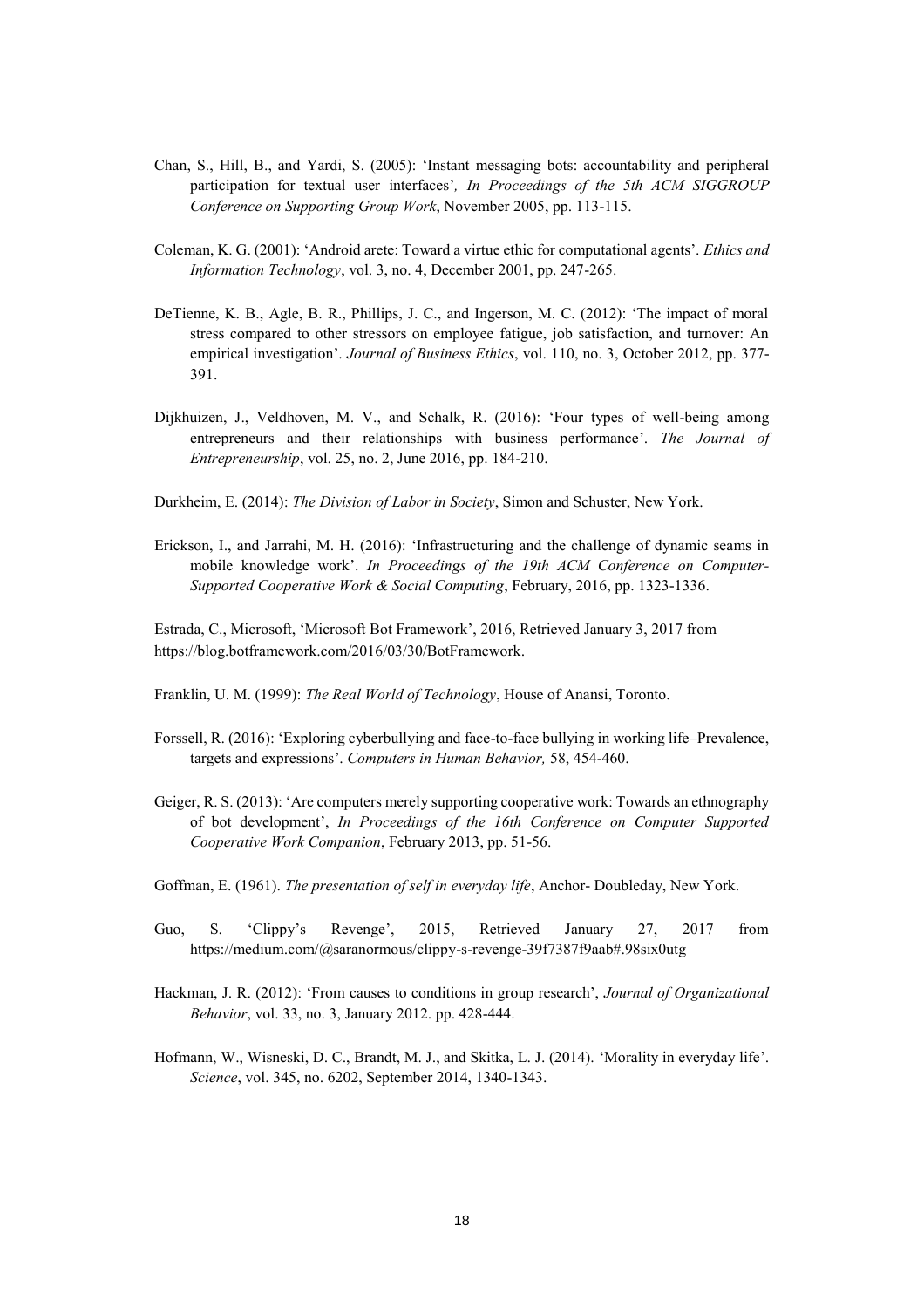- IJsselsteijn, W., de Kort, Y., Midden, C., Eggen, B., and van den Hoven, E. (2006). 'Persuasive technology for human well-being: setting the scene'. *In Proceedings of the International Conference on Persuasive Technology*, May 2006, pp. 1-5.
- Johns, T., and Gratton, L. (2013): 'The third wave of virtual work'. *Harvard Business Review*, vol. 91, no. 1, January-February 2013. pp. 66-73.
- Koehne, B., Shih, P.C., and Olson, J. S. (2012): 'Remote and alone: coping with being the remote member on the team', *In Proceedings of the 15th Conference on Computer Supported Cooperative Work*, February 2012, pp. 1257-1266.
- Latane, B., and Darley, J. M. (1968): 'Group inhibition of bystander intervention in emergencies'. *Journal of Personality and Social Psychology*, vol. 10, no. 3, November 1968, pp. 215-221.
- Lin, B., Zagalsky, A., Storey, M. A., and Serebrenik, A. (2016): 'Why developers are slacking off: understanding how software teams use Slack'. *In Proceedings of the 19th ACM Conference on Computer Supported Cooperative Work and Social Computing Companion*, February 2016, pp. 333-336.
- Manzo, F. The New York Times, 'Slack, the Office Messaging App That May Finally Sink Email'', 2015, Retrieved January 2, 2017 from http://www.nytimes.com/2015/03/12/technology/slack-the-office-messaging-app-that-may-finallysink-email.html? r=0.
- Mauldin, M. L. (1994): 'Chatterbots, tinymuds, and the Turing test: Entering the Loebner prize competition', *AAAI*, vol. 94, August 1994, pp. 16-21.
- Microsoft. 'Microsoft Teams, the New Chat-based Workspace in Office 365', 2017, Retrieved January 3, 2017 from
- https://products.office.com/en-us/microsoft-teams/group-chat-software.

Miller, N. Buffer. 'Team Building Across Six Time Zones: The Tools and Experiments of Buffer', 2016, Retrieved January 10, 2017 from https://open.buffer.com/remote-team-building/.

- Olson, P., Forbes. 'Get Ready For The Chat Bot Revolution: They're Simple, Cheap And About To Be Everywhere', 2016, Retrieved on January 10, 2017 from http://www.forbes.com/sites/parmyolson/2016/02/23/chat-bots-facebook-telegramwechat/#426cf49e2633.
- Schlenker, B. R. (1980): *Impression management: The self-concept, social identity, and interpersonal relations,* Brooks/ Cole, Monterey, California.

Seiter, C. 'The Secret Recipe of Great Work Culture: An Interview with Jacob Shriar of OfficeVibe', 2016, Retrieved January 3, 2017 from

https://open.buffer.com/jacob-shriar/.